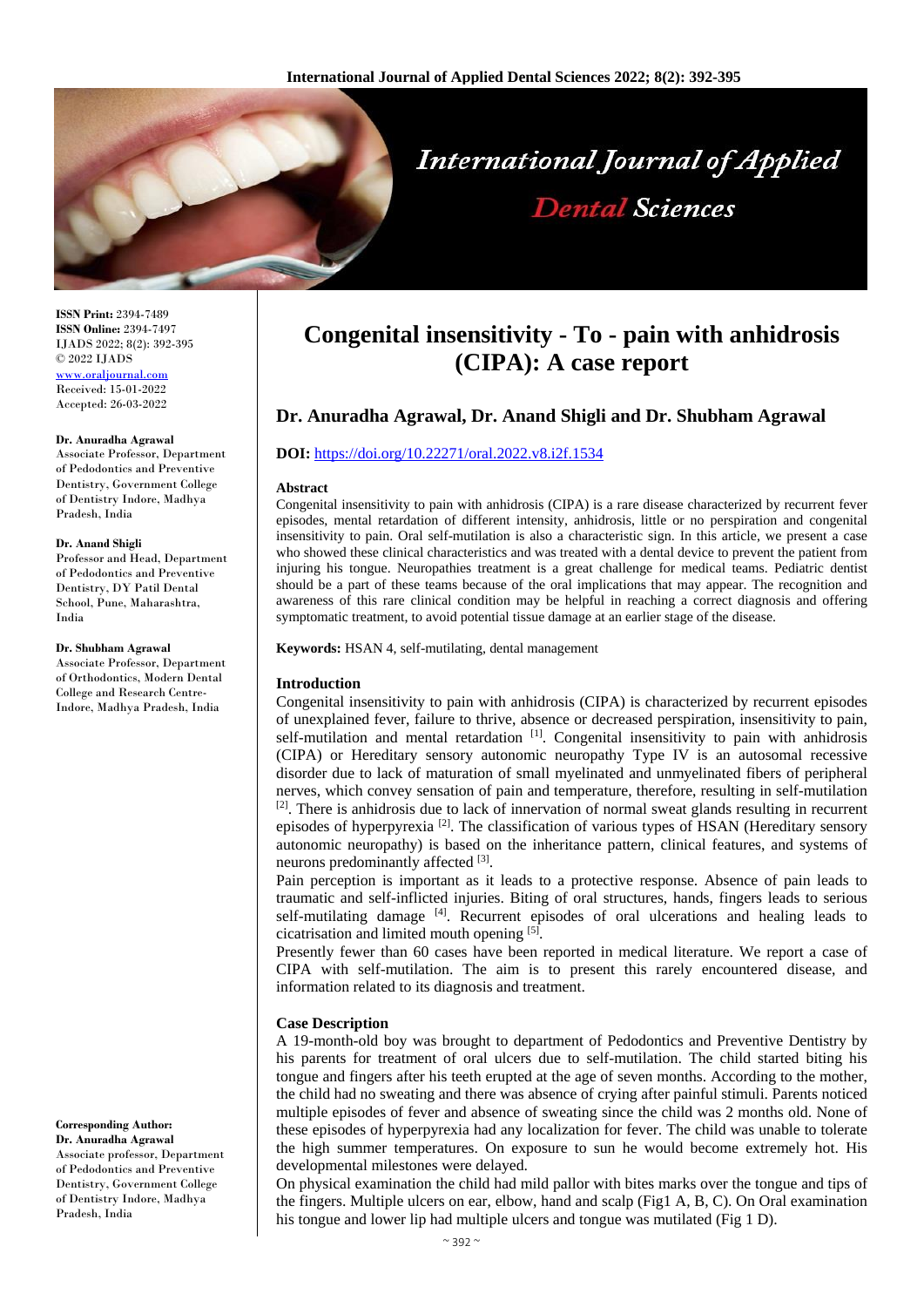

**Fig 1(A):** Ulcers over scalp and ear **Fig 1(B):** Ulcers over elbow



**Fig 1(C):** Bite marks over wrist **Fig 1(D):** Extensive ulceration over tongue and lip with fitted mouth guard



**Fig 2:** Maxillary mouth guard



 $\sim$  393  $\sim$ **Fig 3:** Mouth guard anchored on ear by floss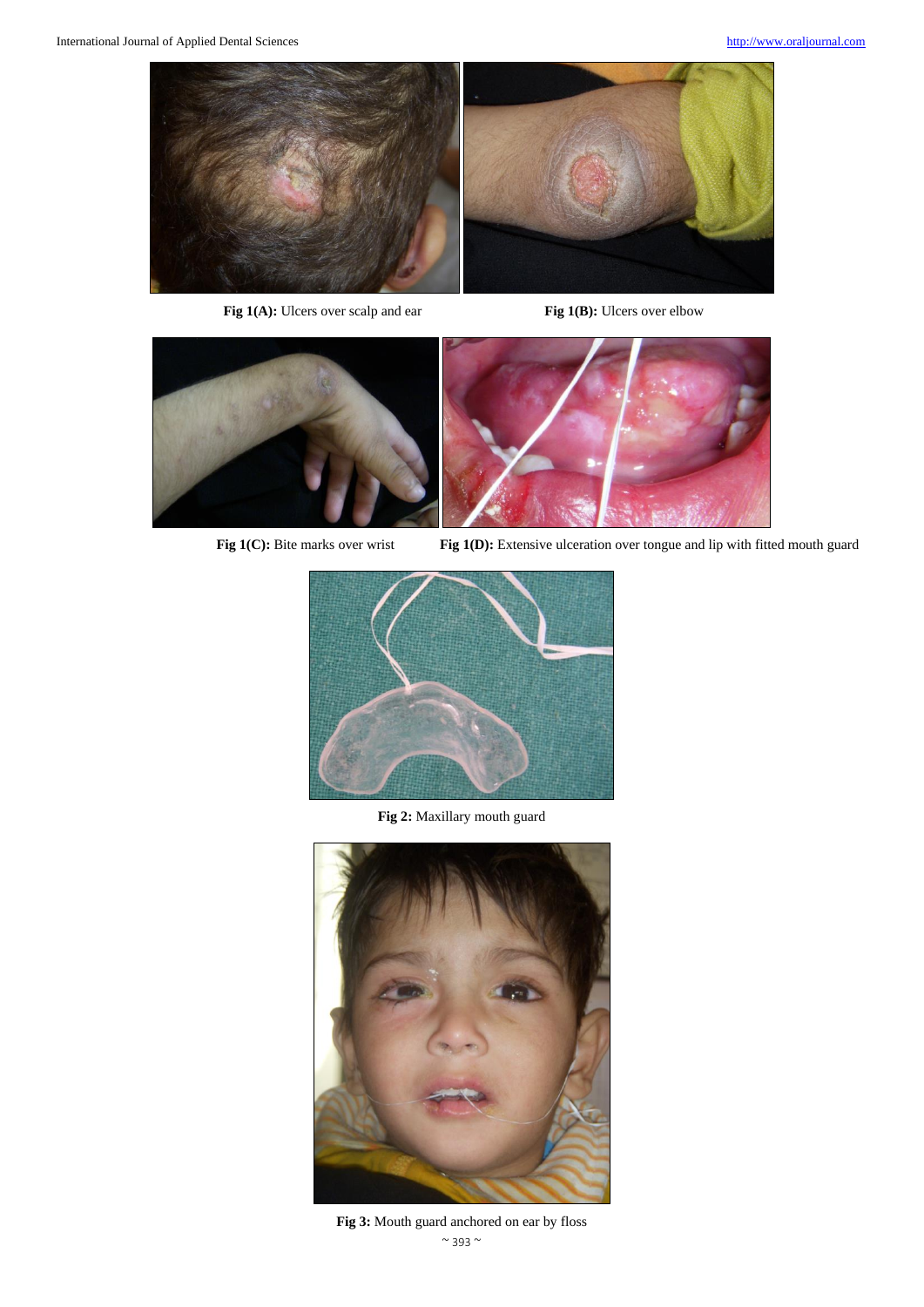

**Fig 4:** Two weeks after therapy - Healed ulcers over wrist and tongue

His all four lower incisors were missing. Mother gives history of extraction of same teeth by a general dentist. The touch and pressure sensation were normal while pain sensation was absent. On neurological examination, there was hypotonia with normal deep tendon reflexes. There was no family history of paraesthesias, leprosy or tuberculosis. There was history of consanguinity with parents being first cousins, but parents and a six-month old female sibling were normal. Hereditary sensory autonomic neuropathy was suspected with the present case.

Child was previously referred to a general dentist by his pediatrician who advised extraction of all erupted teeth, however his parents sought advice for alternative treatment. Full mouth extraction is an extremely radical treatment and should be the last resort. To avoid psychological and functional implications of tooth loss a decision to preserve the teeth and protect the soft tissues from any further trauma was taken. Several attempts were made to grind the sharp cusps but patient continued to bite. A mouth guard like appliance was planned. A rubber base impression was made and a full coverage maxillary mouth guard was fabricated on model of dental stone. A Biocryl acrylic sheet 1.5 x 12.5 mm thick (Duran Schev - Dental GmbH Germany) was heated and drawn over the cast under vaccum pressure (Ministar). After clear splint was removed from the cast and trimmed to gingival level. It was fitted and retained with dental undercuts and luting cement (Fig 2). A dental floss was incorporated in the mouth guard and anchored to patient's ear to prevent accidental aspiration (Fig 3).

The child accepted the appliance well, which allowed the oral lesions to heal completely within 10 days (Fig 4). The patient is advised new mouthgards to fit the developing dentition as he grows older till he reaches an age where he could be made to understand his problem and help in breaking the habit. The parent's cooperation is important for the successful interception of habit.

## **Discussion**

HSAN IV or CIPA is a disorder caused by mutations of the TRKA/NGF gene. This gene encodes the receptor tyrosine kinase for nerve growth factor (NGF) <sup>[6]</sup>. The association between CIPA and the TRKA/NGF system suggests that this system plays a major role in development and function of pain perception and thermos-regulatory sweating [7]. CIPA is associated with bouts of pyrexia, anhidrosis and mental retardation. Nerve biopsy reveals absent unmyelinated fibres<sup>8</sup>. The clinical picture of our patients suggests the diagnosis of

CIPA. Impaired sense of pain, absence of sweating, signs of self-mutilation and presence of recurrent fever with onset in infancy supports the diagnosis. Mental retardation in HSAN IV is variable, from severe to mild, and some patients were initially reported to be apparently normal, but later mild retardation was showed by a formal assessment<sup>9</sup>. Impairment of pain sensation and oral mutilation have been reported in some syndromes such as Lesch-Nyhan syndrome, Tourette syndrome and de Lange syndrome [10] Absence of nail and hair abnormalities and presence of normal sweat glands on skin biopsy exclude the anhidrotic ectodermal dysplasia<sup>[11]</sup>.

Managing such cases is challenging for the Pediatric Dentist as this condition do not have any cure. Absence of pain, developmental and psychological problem, functional impairment due to early loss of teeth further making the case difficult to manage.

The aim of management is to prevent self-mutilation of oral structures by teeth. There are different treatment options to achieve this goal. Simple grinding of sharp tooth edges can be tried, but is not always successful. Extraction of all erupted teeth can be done but it is too radical procedure and is a last alternative [4] .

Mouth guard is an effective appliance to treat such cases. They are easy to build, wear and clean with minimum chances of aspiration. Mouth guards can effectively prevent trauma to all structures by teeth. Parents Co-operation, and regular changing of mouth guards will be required till the patient is old enough to appreciate and avoid self-mutilating behaviour.

## **References**

- 1. Schalka M, Pires Correa M, Ciamponi A. Congenital insensitivity to pain with anhydrosis(CIPA): A Case Report with 4 year folow-up.Oral Surg Oral Med Oral Pathol Oral radial Endod. 2006;101:769-773.
- 2. Dua T, Sharma J, Singhal T, *et al*. Hereditary Sensory Autonomic Neuropathy Type IV. Indian Pediatrics. 2005;42:281-284.
- 3. Rasmussen P. The congenital insensitivity-to- pain syndrome (analgesia congenital): report of a case. Int J Pead Dent. 1996;6:117-122.
- 4. Littlewood SJ, Micheel L. The dental problems and management of a patient suffering from congenital insensitivity to pain. Int J Pead Dent. 1998;8:47-50.
- 5. Narayanan V. Oral and maxillofacial manifestations of hereditary sensory neuropathy. British Journal of oral and Maxillofacial surgery. 1996;34:446-449.
- 6. Indo Y, Tsuruta M, Hayashida Y, *et al*. Mutations in the